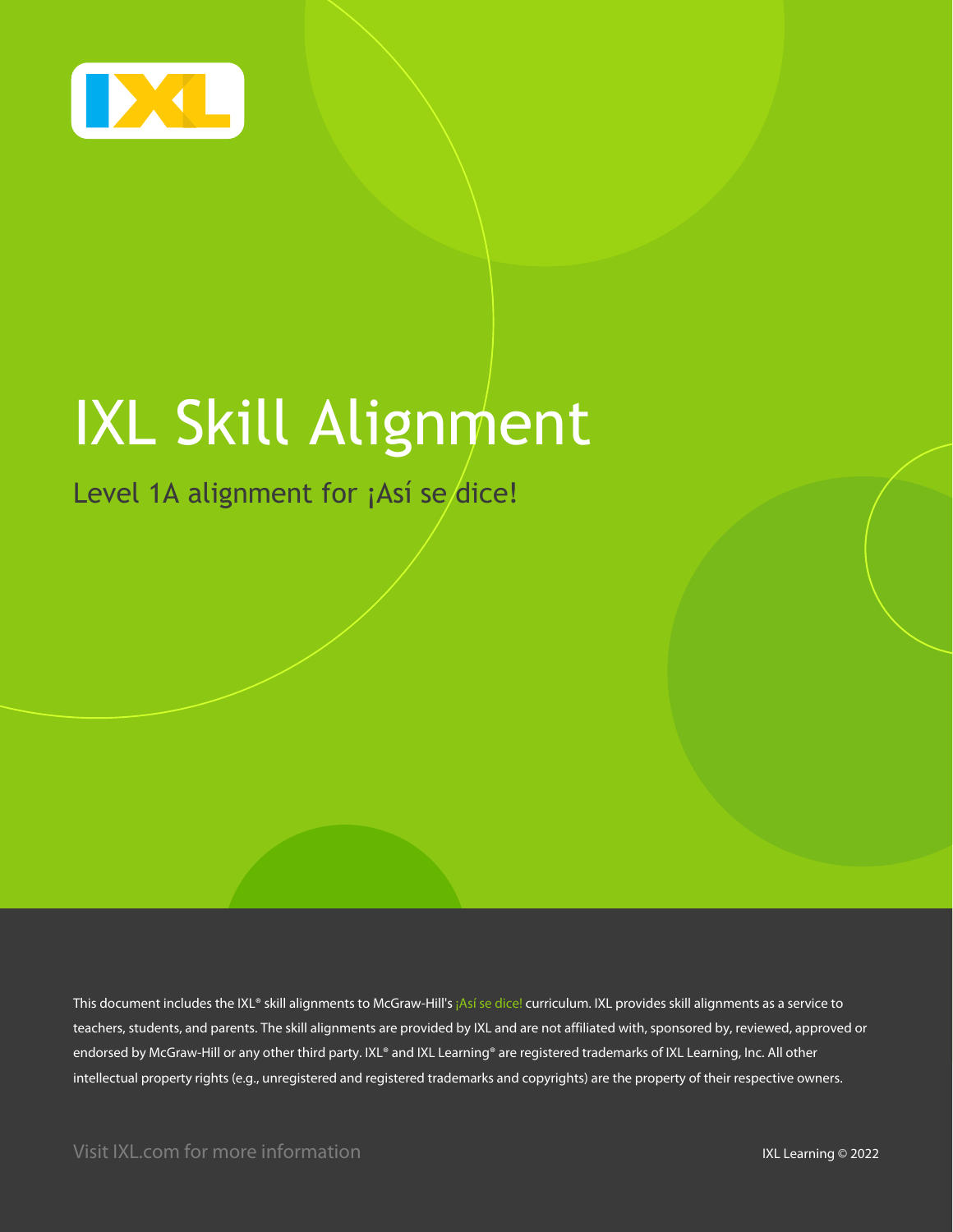

## **Lecciones preliminares**

| <b>Textbook section</b>    | <b>IXL skills</b>                                                                 |
|----------------------------|-----------------------------------------------------------------------------------|
| Saludos                    | 1. Greeting people and saying goodbye RRS                                         |
|                            | 2. How are you doing? 6SB                                                         |
|                            | Also consider                                                                     |
|                            | • What is the conversation about? RHR                                             |
| ¡Adiós!                    | 1. Greeting people and saying goodbye RRS                                         |
| La cortesía                |                                                                                   |
| Algunos números            | 1. Numbers 0-10 XYL                                                               |
|                            | 2. Numbers 11-20 P8X                                                              |
|                            | 3. Numbers 21-31 ZV9                                                              |
|                            | 4. Recognize numbers: 30-100 NLC                                                  |
|                            | 5. Provide numbers: 30-100 HDD                                                    |
|                            | Also consider                                                                     |
|                            | • Listen and fill in a form with personal<br>information: letters and numbers JTQ |
| La fecha                   | 1. Days of the week U7C                                                           |
|                            | 2. Months of the year YUQ                                                         |
|                            | 3. Provide the date PHW                                                           |
|                            | Also consider                                                                     |
|                            | • Listen and choose the appropriate response to<br>basic questions ETQ            |
|                            | What is the conversation about? RHR<br>$\bullet$                                  |
| La hora                    | 1. Telling time: provide hours and minutes MLV                                    |
|                            | Also consider                                                                     |
|                            | • Schedules with ordinal numbers and times SGQ                                    |
| Las estaciones y el tiempo | 1. Weather and seasons 9JH                                                        |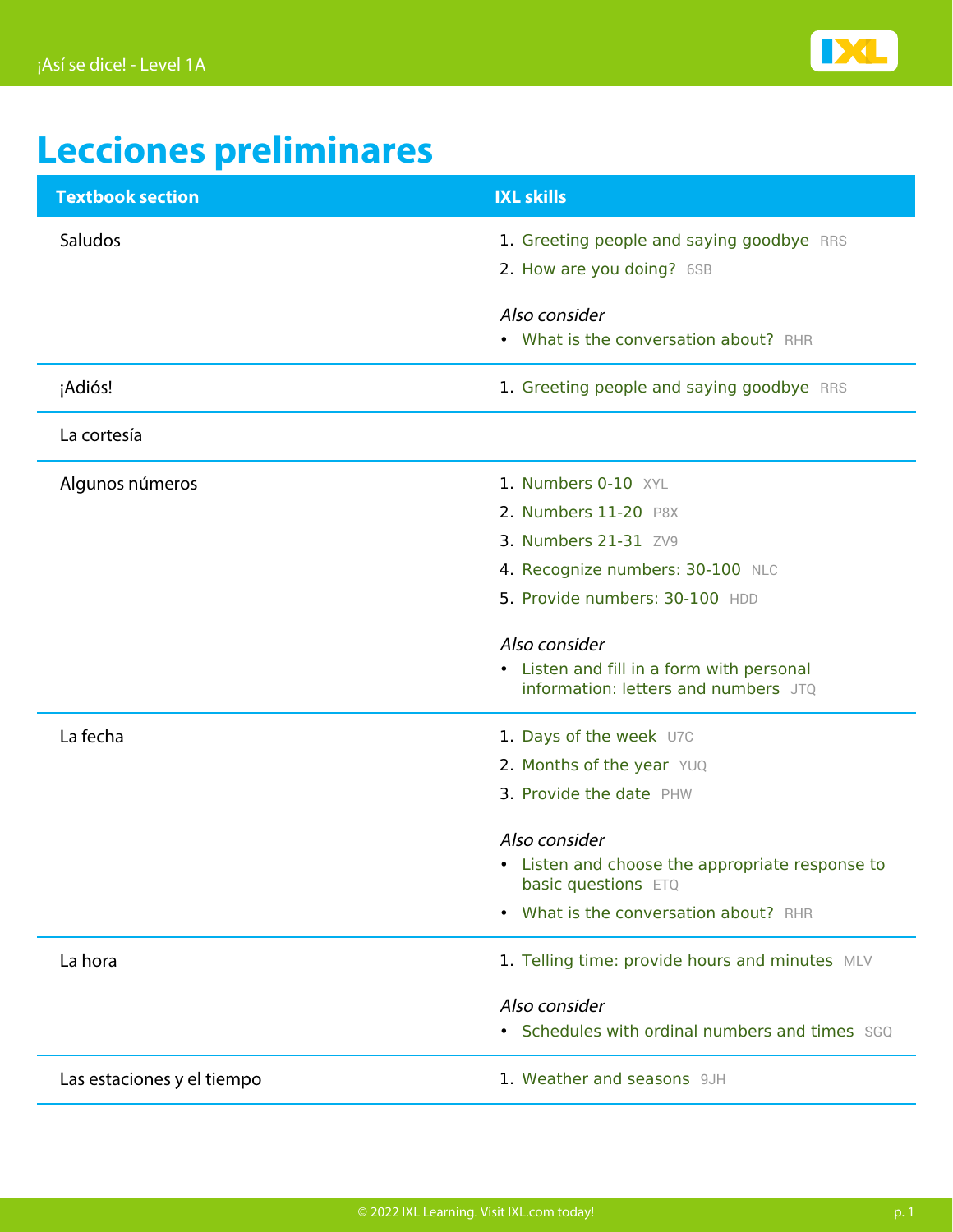

### **Capítulo 1** ¿Cómo somos?

| <b>Textbook section</b>            | <b>IXL skills</b>                                                                              |
|------------------------------------|------------------------------------------------------------------------------------------------|
| <b>Vocabulario 1:</b> ¿Cómo es?    | 1. Recognize adjectives that describe<br>appearance 9QY<br>2. Provide adjectives that describe |
|                                    | appearance WLX                                                                                 |
|                                    | 3. Recognize adjectives that describe<br>personalities RSK                                     |
|                                    | 4. Provide adjectives that describe<br>personalities QYS                                       |
| Vocabulario 2: ¿Quiénes son?       | 1. Recognize nouns to identify people FGJ                                                      |
|                                    | 2. Provide nouns to identify people 2XK                                                        |
|                                    | 3. Recognize adjectives that describe<br>personalities RSK                                     |
|                                    | 4. Provide adjectives that describe<br>personalities QYS                                       |
|                                    | 5. Common adjectives SUV                                                                       |
|                                    | Also consider                                                                                  |
|                                    | • Listen and identify the person from the<br>description 6YQ                                   |
|                                    | • Listen to people describe themselves and<br>others XT6                                       |
|                                    | • Read about famous people from the<br>Spanish-speaking world 32P                              |
|                                    | Recognize school subjects 53X<br>$\bullet$                                                     |
|                                    | Name school subjects XLM                                                                       |
| Gramática: Artículos y sustantivos | 1. Definite and indefinite articles KN6                                                        |
| Gramática: Adjetivos               | 1. Basics of gender and noun-adjective agreement:<br>singular forms JM8                        |
|                                    | 2. Basics of number and forming the plural SFK                                                 |
|                                    | 3. Gender and number agreement: articles,<br>adjectives, and nouns L64                         |
|                                    | Also consider                                                                                  |
|                                    | • Categorize words based on gender and<br>number MZP                                           |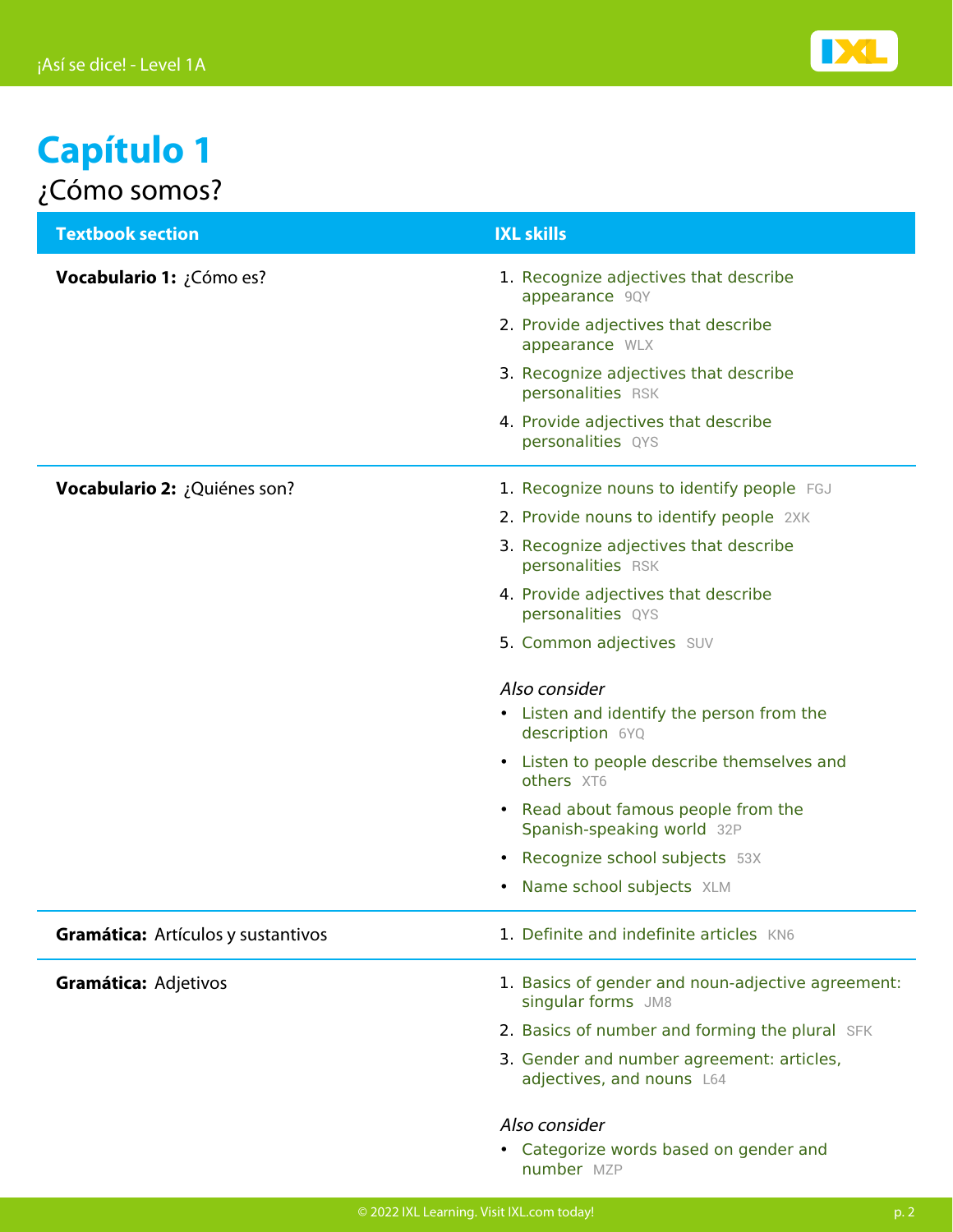

- [Listen and identify the person from the](https://www.ixl.com/spanish/level-1/listen-and-identify-the-person-from-the-description) [description](https://www.ixl.com/spanish/level-1/listen-and-identify-the-person-from-the-description) [6YQ](https://www.ixl.com/spanish/level-1/listen-and-identify-the-person-from-the-description)
- [Choose the correct form to describe an](https://www.ixl.com/spanish/level-1/choose-the-correct-form-to-describe-an-image) [image](https://www.ixl.com/spanish/level-1/choose-the-correct-form-to-describe-an-image) [YZY](https://www.ixl.com/spanish/level-1/choose-the-correct-form-to-describe-an-image)

- **Gramática:** El verbo ser 1. [Subject pronouns](https://www.ixl.com/spanish/level-1/subject-pronouns) [XYU](https://www.ixl.com/spanish/level-1/subject-pronouns)
	- 2. [Informal and formal language:](https://www.ixl.com/spanish/level-1/informal-and-formal-language-tu-and-usted) [tú](https://www.ixl.com/spanish/level-1/informal-and-formal-language-tu-and-usted) [and](https://www.ixl.com/spanish/level-1/informal-and-formal-language-tu-and-usted) [usted](https://www.ixl.com/spanish/level-1/informal-and-formal-language-tu-and-usted) [P9K](https://www.ixl.com/spanish/level-1/informal-and-formal-language-tu-and-usted)
	- 3. Select the correct present-tense form of [ser](https://www.ixl.com/spanish/level-1/select-the-correct-present-tense-form-of-ser) [DXK](https://www.ixl.com/spanish/level-1/select-the-correct-present-tense-form-of-ser)
	- 4. Provide the correct present-tense form of [ser](https://www.ixl.com/spanish/level-1/provide-the-correct-present-tense-form-of-ser) [KSX](https://www.ixl.com/spanish/level-1/provide-the-correct-present-tense-form-of-ser)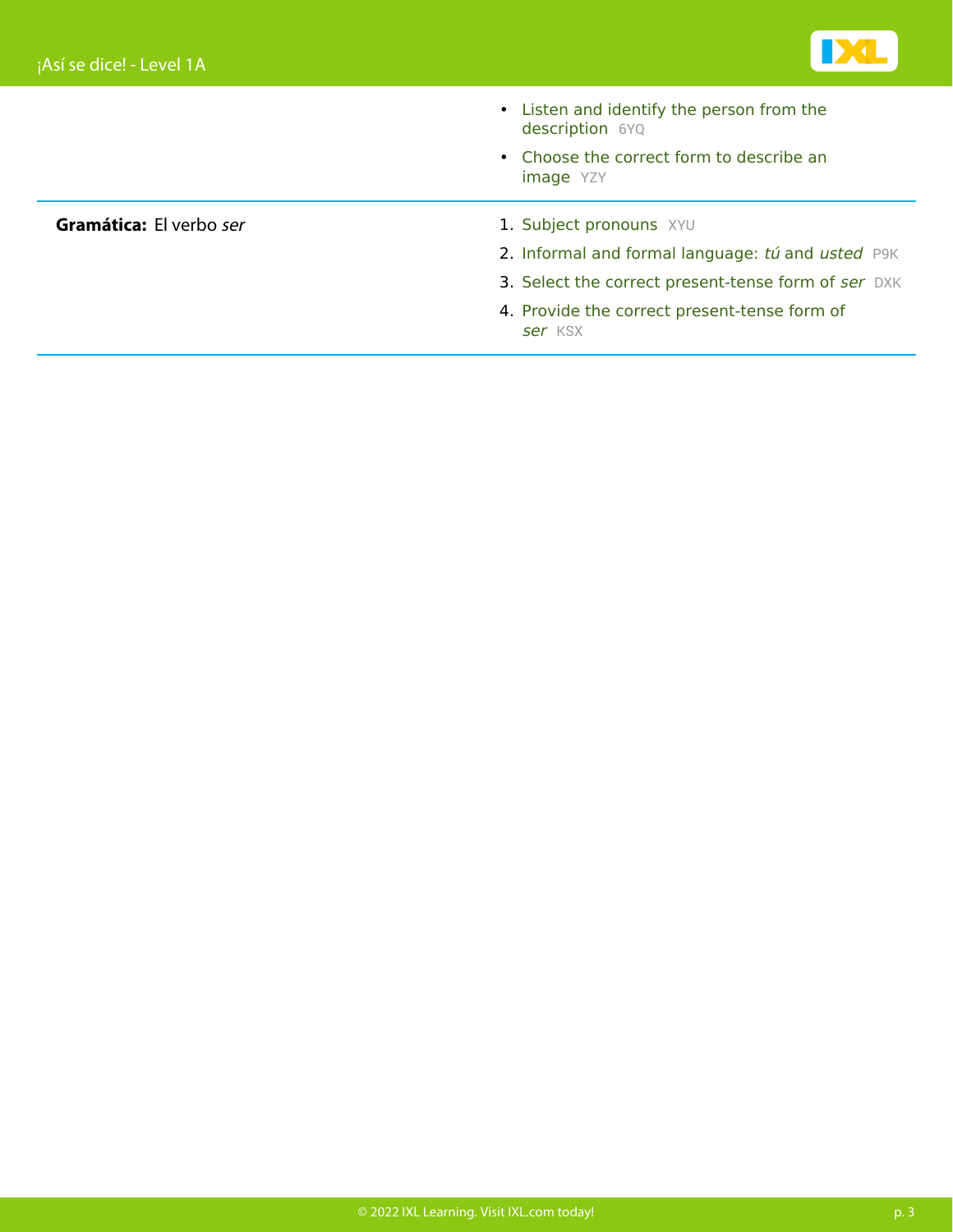

### **Capítulo 2** La familia y la casa

| <b>Textbook section</b>                  | <b>IXL skills</b>                                                        |
|------------------------------------------|--------------------------------------------------------------------------|
| Vocabulario 1: La familia                | 1. Recognize immediate family members and<br>pets PWB                    |
|                                          | 2. Name immediate family members and pets UB6                            |
|                                          | 3. Recognize extended family members ULB                                 |
|                                          | 4. Name extended family members LB5                                      |
|                                          | Also consider                                                            |
|                                          | • Listen to people talk about their families RLU                         |
|                                          | • Read about families from the Spanish-speaking<br>world 8GM             |
|                                          | • Write sentences about yourself, your family, or<br>people you know CT5 |
| <b>Vocabulario 2: La casa</b>            |                                                                          |
| Vocabulario 2: Los cuartos y los muebles | Also consider                                                            |
|                                          | • Prepositions of place 6CQ                                              |
| Gramática: El verbo tener                | 1. Present tense of tener: recognize the correct<br>form $20J$           |
|                                          | 2. Present tense of tener: provide the correct<br>form ME8               |
| Gramática: Los adjetivos posesivos       | 1. Select the correct possessive adjective JGM                           |
|                                          | 2. Provide the correct possessive adjective 9RE                          |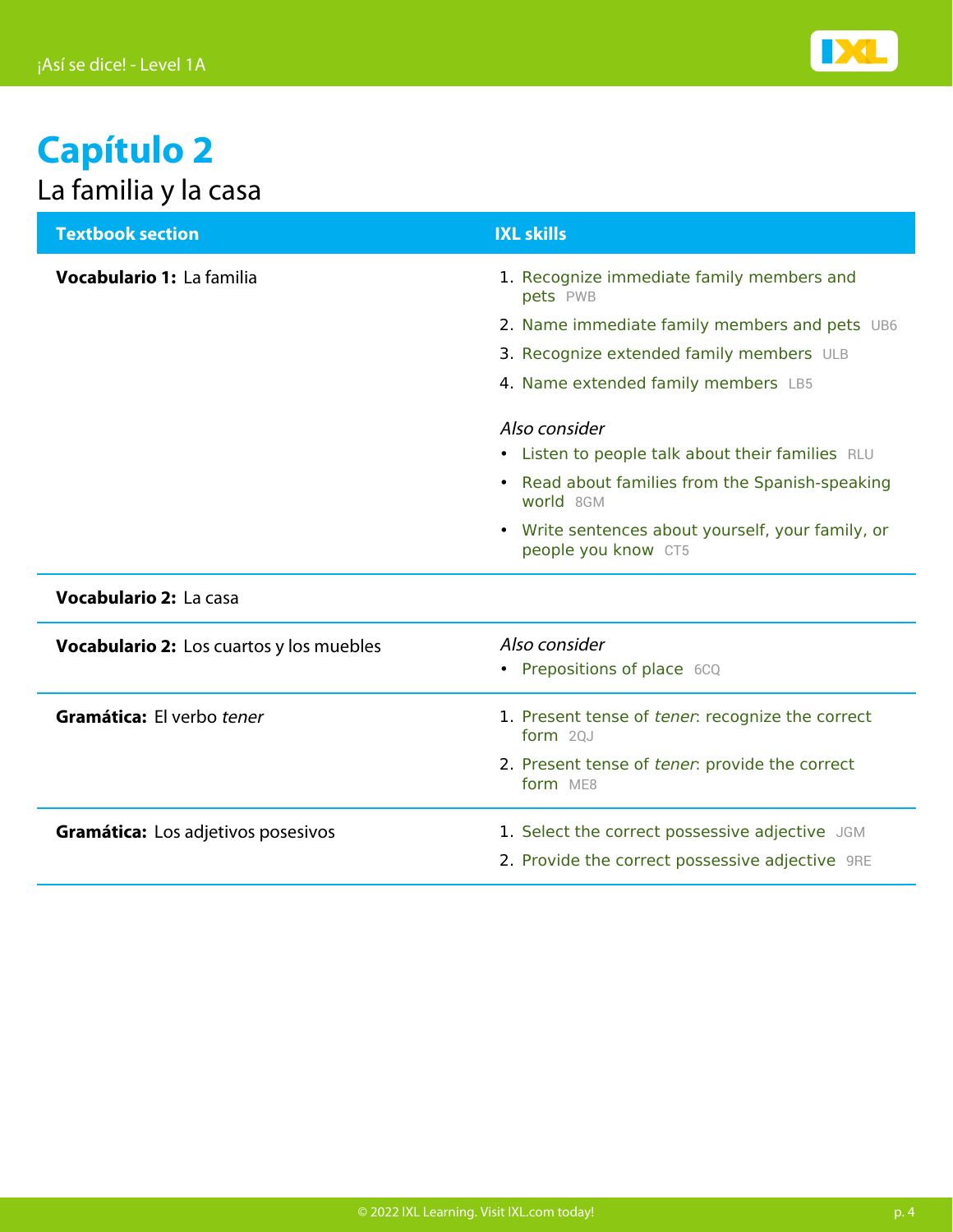

### **Capítulo 3** En clase y después

| <b>Textbook section</b>                  | <b>IXL skills</b>                                                      |
|------------------------------------------|------------------------------------------------------------------------|
| Vocabulario 1: En la sala de clase       | 1. Recognize school supplies 5ZW                                       |
|                                          | 2. Name school supplies V7N                                            |
|                                          | 3. Recognize -ar verbs related to school RLA                           |
|                                          | 4. Provide -ar verbs related to school 4H6                             |
|                                          | Also consider                                                          |
|                                          | • Common -ar verbs ATK                                                 |
|                                          | • Listen and recognize classes and school<br><b>supplies</b> FHK       |
|                                          | • Listen to people talk about the school day WS5                       |
|                                          | Read materials related to school and student<br>life XLS               |
|                                          | • Recognize things in the classroom JGK                                |
|                                          | • Name things in the classroom SFE                                     |
|                                          | • Listen to people talk about their school and<br>everything in it RX8 |
|                                          | Read about schools and education in the<br>Spanish-speaking world BCY  |
|                                          | • Describe scenes from around school WOV                               |
|                                          | • What's happening at school? XS6                                      |
| Vocabulario 2: Después de las clases     | 1. Recognize day-to-day activities GRQ                                 |
|                                          | 2. Name day-to-day activities 2FX                                      |
|                                          | Also consider                                                          |
|                                          | • Prepositions of place 6CQ                                            |
|                                          | • Recognize question words: set 1 TMZ                                  |
|                                          | • Recognize question words: set 2 39D                                  |
| Gramática: Presente de los verbos en -ar | 1. Select the correct present-tense form of regular<br>-ar verbs VZA   |
|                                          | 2. Provide the correct present-tense form of<br>regular -ar verbs 7HP  |
|                                          | Also consider                                                          |

• [Common](https://www.ixl.com/spanish/level-1/common-ar-verbs) -ar [verbs](https://www.ixl.com/spanish/level-1/common-ar-verbs) [ATK](https://www.ixl.com/spanish/level-1/common-ar-verbs)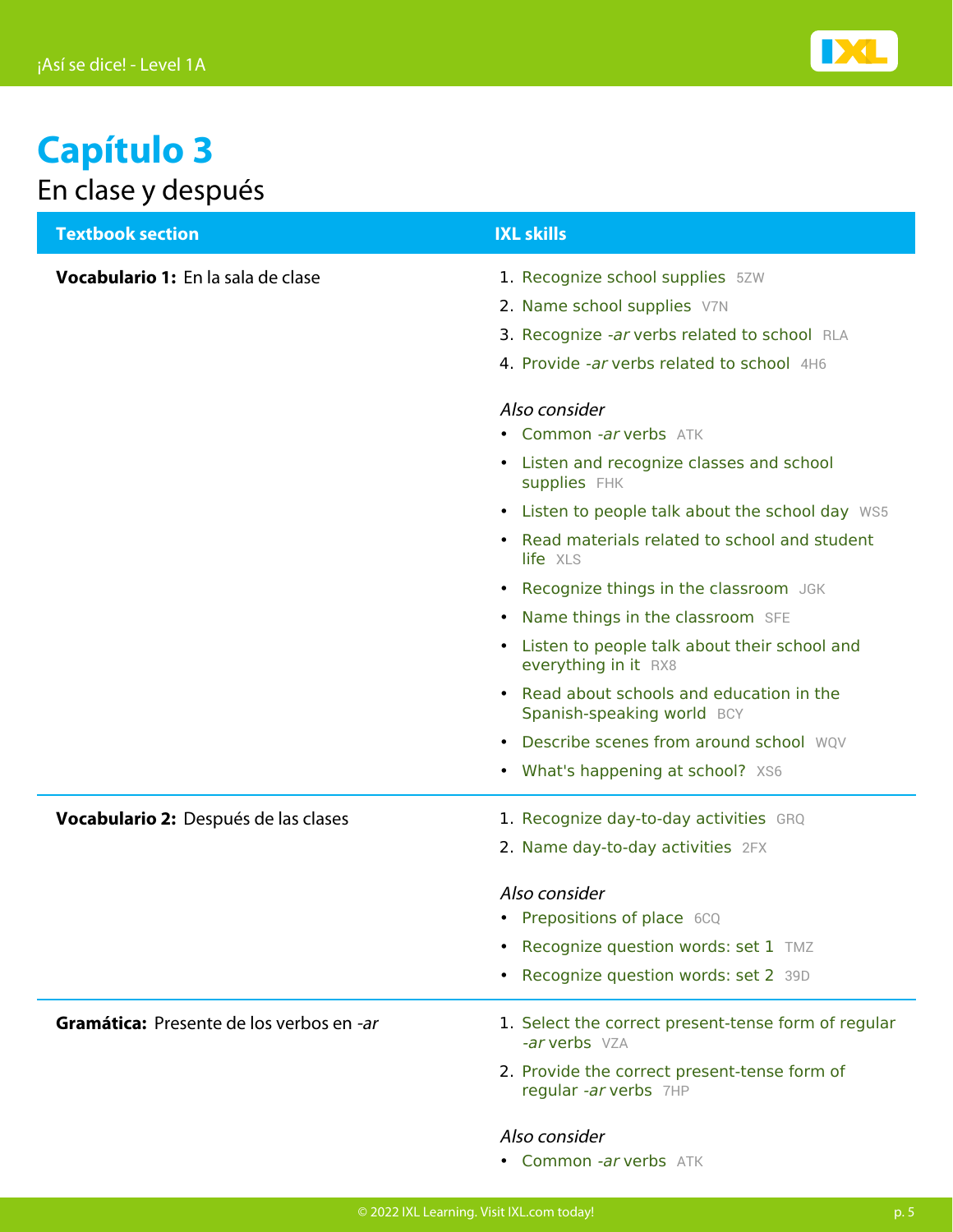

|                                       | • Use -ar verbs in conversations about classes and<br>school supplies 8LC |
|---------------------------------------|---------------------------------------------------------------------------|
|                                       | • Complete conversations about student life 205                           |
| Gramática: Los verbos ir, dar, estar  | 1. Select the correct present-tense form of<br>estar JNR                  |
|                                       | 2. Provide the correct present-tense form of<br>estar DB6                 |
|                                       | 3. Select the correct present-tense form of ir 85Q                        |
|                                       | 4. Provide the correct present-tense form of ir SQB                       |
| Gramática: Las contracciones al y del | 1. The prepositions a and de and the contractions<br>al and $del$ 4P2     |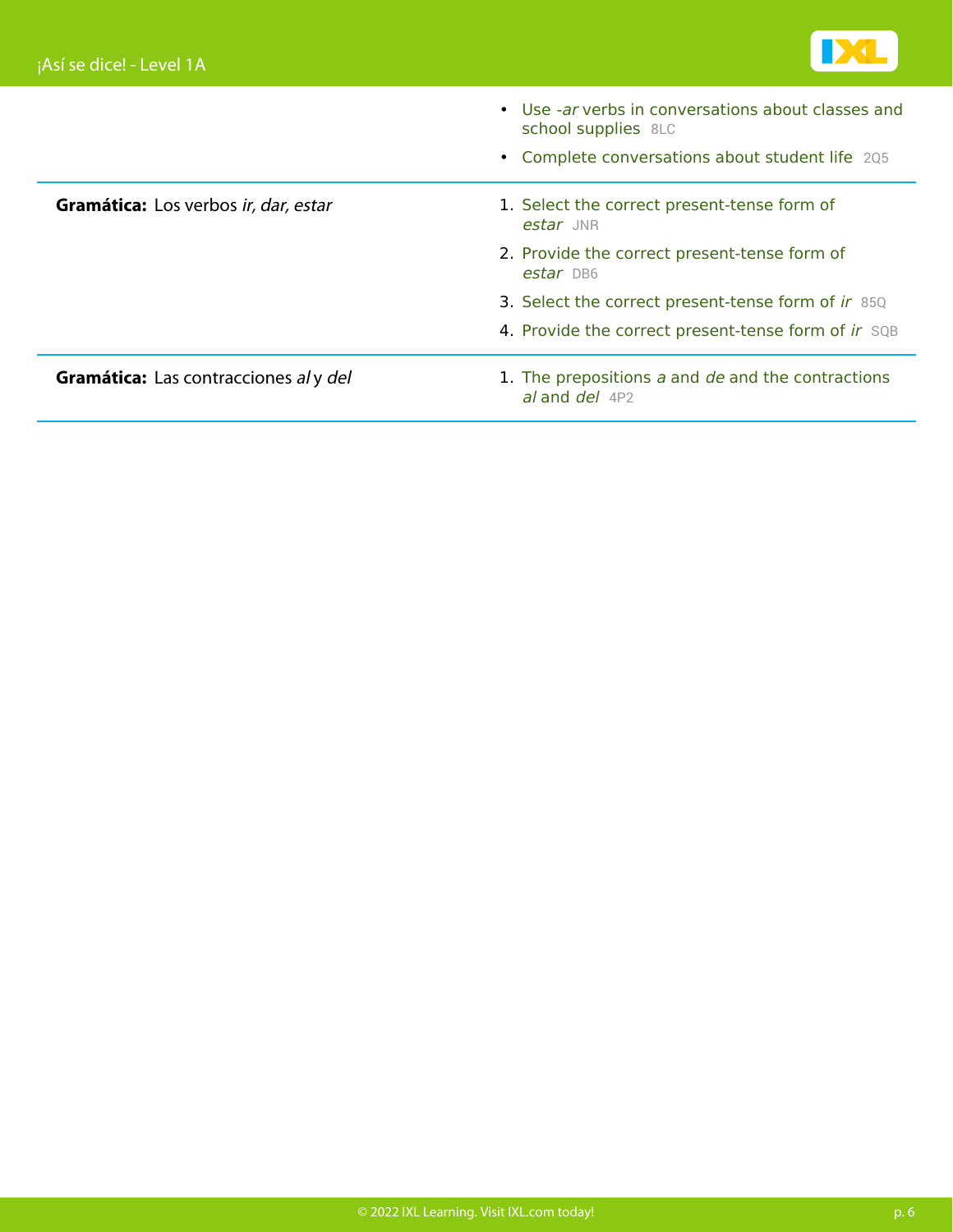

### **Capítulo 4** ¿Qué comemos y dónde?

| <b>Textbook section</b>                       | <b>IXL skills</b>                                                                                                                                                          |
|-----------------------------------------------|----------------------------------------------------------------------------------------------------------------------------------------------------------------------------|
| Vocabulario 1: Las comidas                    | 1. Recognize meals and types of food G2D<br>2. Name meals and types of food KH8<br>3. Recognize food items VLD<br>4. Name food items B7N                                   |
|                                               | Also consider<br>• Recognize fruits and vegetables QP8<br>• Name fruits and vegetables Q53<br>• Listen to statements about actions and habits                              |
|                                               | related to food SQE<br>• Listen to people talk about their favorite foods<br>and drinks ENW<br>• Read about typical meals and foods from the<br>Spanish-speaking world BFC |
| Vocabulario 1: Las bebidas                    | 1. Recognize drinks 9KR<br>2. Name drinks GEA                                                                                                                              |
| Vocabulario 1: ¿Dónde comemos?                | 1. Verbs for talking about food, eating, and<br>drinking SWC                                                                                                               |
| Vocabulario 2: En el café                     |                                                                                                                                                                            |
| Gramática: Presente de los verbos en -er, -ir | 1. Select the correct present-tense form of regular<br>-er/-ir verbs 930<br>2. Provide the correct present-tense form of<br>regular -er/-ir verbs ES7                      |
|                                               | 3. Select the correct present-tense form of ver CFA                                                                                                                        |
|                                               | Also consider<br>• Common -er and -ir verbs E6D<br>• Listen and match the statement to the                                                                                 |
|                                               | image 6T6                                                                                                                                                                  |
| Gramática: Expresiones con el infinitivo      | 1. Acabar de + infinitive $9KB$<br>2. Ir $a$ + infinitive to talk about the future CWD<br>3. Select the use of tener or tener que 9LW                                      |